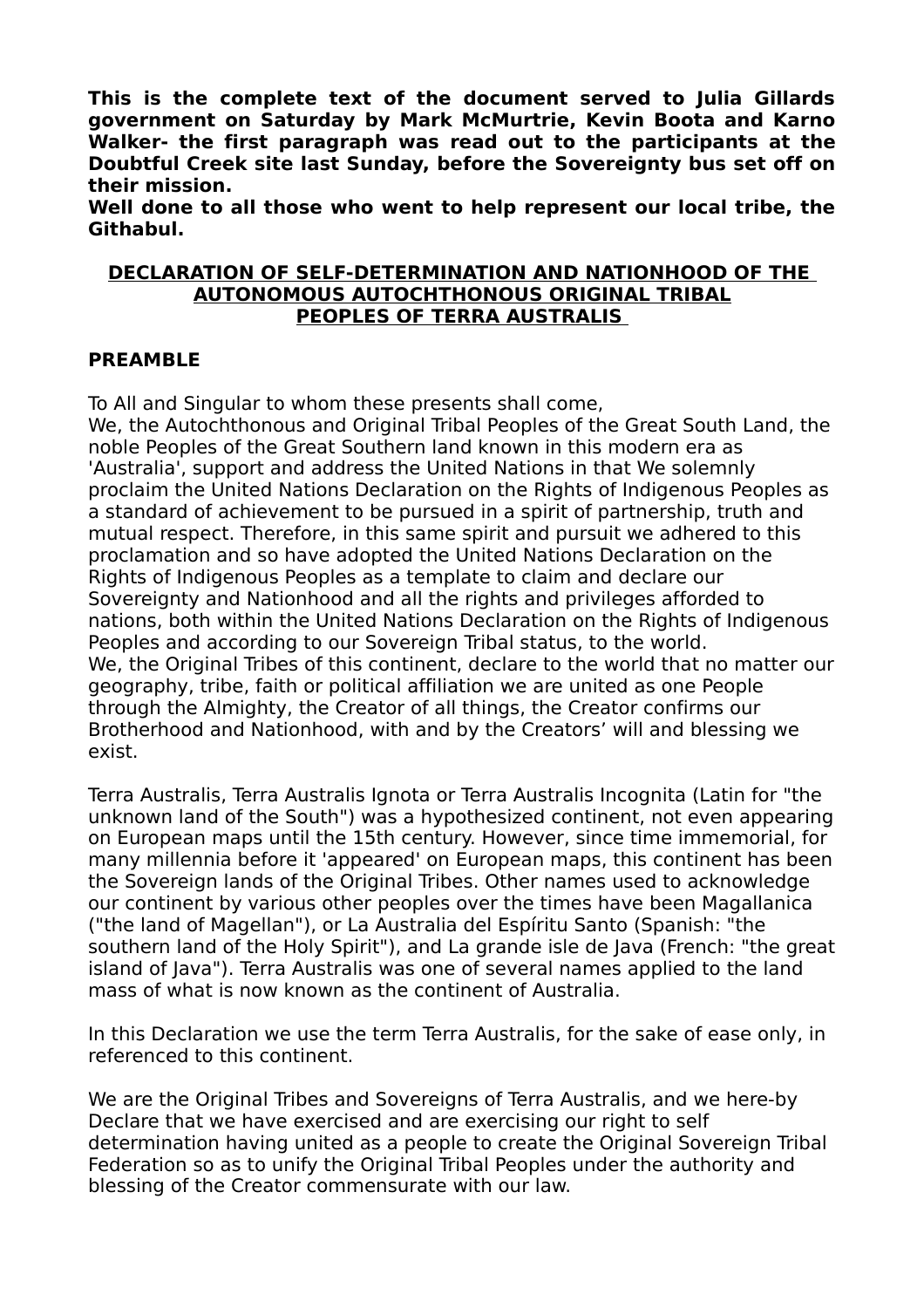We wish to be known as "the Autochthonous Tribes of the Originals" and by the short name of "Originals". "Originals" defining the unified joint and several autochthonous Original Tribes, peoples, principalities and provinces of Terra Australis in the geographical region being the land mass that lies in the southern hemisphere of this, our Mother Earth, between the Pacific Ocean in the East, to the Indian Ocean in the West, the Great Southern Ocean in the South and the Timor and Arafura Seas to the North and including the islands around the Island continent within a 200 mile limit to sea.

We, the autochthonous Original Tribal peoples are the Original Tribal Peoples which are, by way of common Treaty between ourselves, the member Tribes of the Original Sovereign Tribal Federation (OSTF).

"Origine" and "Original" are terms meaning an autochthonous creation of the creator and giver of life, but in particular respect of this Declaration, these terms mean the flesh and blood Sovereign Original Tribal men, women and or children being from historical and geographical Terra Australis which are party to the OSTF Treaty.

We, the Indigenous Tribes of Terra Australis confirm that we are the most ancient autochthonous Peoples on this, our Mother Earth, and our contribution into the development of humanity is unique. As is our contribution to and maintenance of the maintenance of the most Ancient Tribal culture, songs, dances and ceremonies and the oldest surviving system of law on the planet.

The history of our People can be traced from the birth of time itself on the lands of Terra Australis, the material evidence of which can be found all over the Original Tribal peoples' territories. The Tribal culture and law of this continent are worthy of, and a number have attained, world heritage recognition.

It is Our belief that Our People, our ethnic and Tribal customs, our rituals, culture, Law and languages have emerged throughout these territories over the past tens of millennia – long before legal history and beyond legal memory.

Terra Australis – the Autochthonous and historical homeland territories of the Original Tribal peoples is the continent referred to in modern times by the term 'Australia'

The most ancient ethno-genetic sources of the Original Tribes are to be found today in the Tribal populations and within the Original archaeological culture of the Continent.

Throughout the millennia the Original Tribes have lived and loved all across the Continent, visited irregularly by representatives of the various European and other cultures across the planet with which we conducted commerce under our own terms and laws as the Sovereign Tribes we were and remain.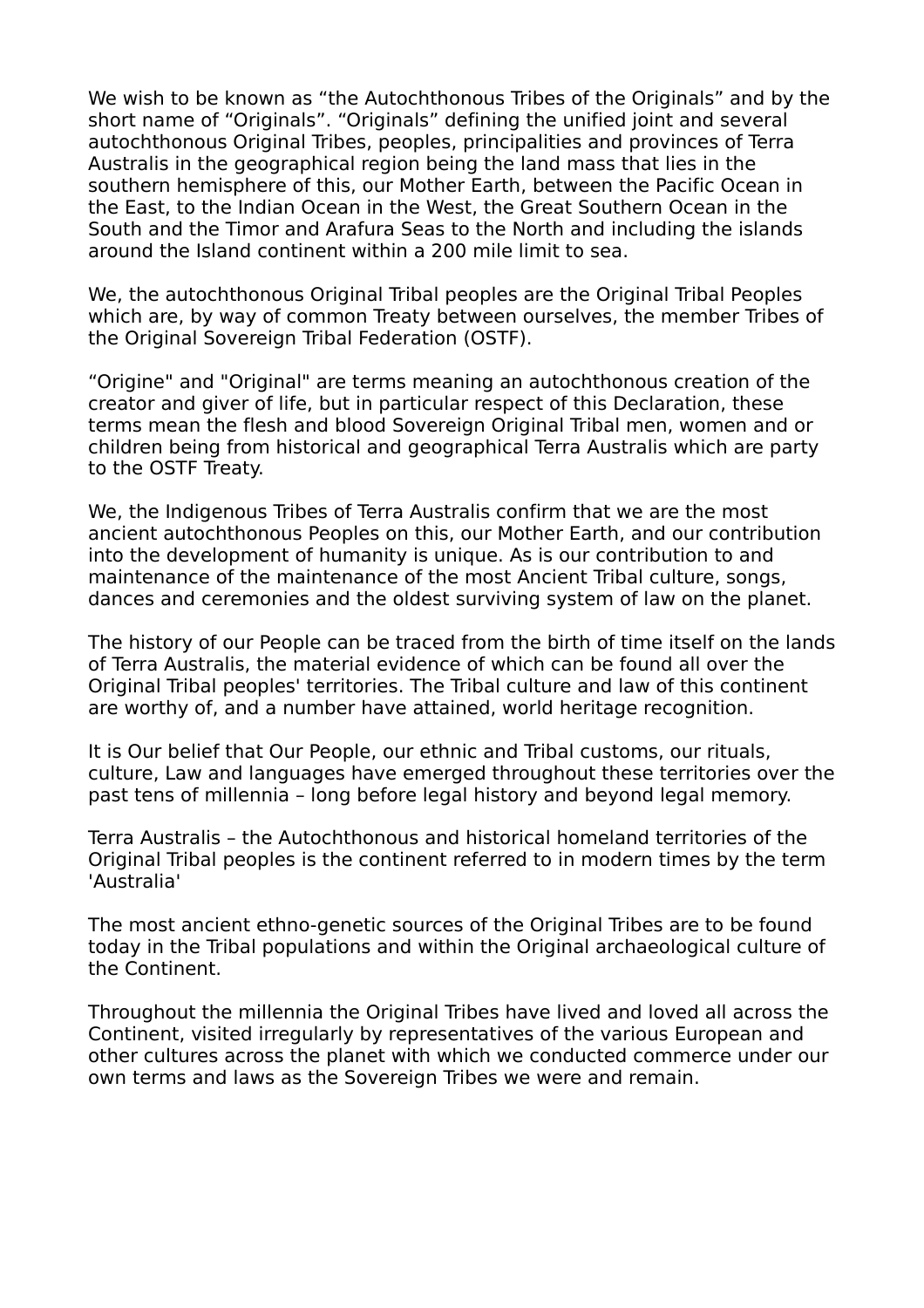Man's Ancient customs state, that flesh and blood man was divided by the Creator into nations and tongues. The Original nations, a creation of the almighty Creator, were Crowned by the hand of the Creator and granted the ownership and custodianship over Terra Australis by him. Proof of this dignity is the acknowledgment by all the Nations of this planet, that we are the unquestionable first and Autochthonous Nations of Terra Australis.

We the Original Tribes, by divine right, are the Creators' assigned owners and legal guardians of Terra Australis and have been since time immemorial. Autochthony, being our Holy mandate - the divine testament of our inheritance - the confirmation of our Royal rule of this, The Creators land "Terra Australis". By the Creators' will we were created the Sovereign Autochthonous Peoples of Terra Australis with unlimited, inalienable and unassailable rights and freedoms as a Peoples and a Nation and with Sovereign authority over ourselves and Tribal our lands.

We have suffered cruel turns of fate; Our Tribes had known peace for tens of thousands of years. This was until the arrival of the British on Darug Tribal lands in 1788 at the place now commonly referred to as Sydney Cove.

Since that time the British have attempted to usurp our Sovereignty. They have unlawfully occupied our lands, and, with neither consent nor authority, have stolen and interrupted our Natural wealth, sacred sites, culture, families and other matters and sites of significance to our Tribes. They have done so despite our making it clear to them that this is against our will, law and culture. They have done so despite being mere guests upon Original Tribal lands, and in the process have committed ethnic cleansing on some of our fellow Tribes.

The Crowns parliaments have attempted to illegally disperse and dispossess Our peoples across the continent in an attempt to displace us from our domicile upon our Tribal lands in an attempt to justify their fraudulent usurpation of our absolute title and sovereignty over our Tribal lands, ourselves and our Creator granted status upon this continent.

We have been pushed out by force from our own lands, and over time, the records of our existence are being gradually eliminated and destroyed in a systematic program of genocide and ethnic cleansing. The settlers' parliaments have been waging a war of ethnic cleansing and genocide against the Original Tribes since their arrival on our lands.

Our graves are robbed and destroyed by bulldozers, concreted over and flooded with water. Our Relics, Sacred and Holy sites, our bones and artefacts have been looted, stolen and illegally hidden in collections abroad and in foreign museums, and worse, in the homes of private settlers as monuments to their cunning craftiness in destroying the Creators longest surviving line of humanity and law.

Our People are facing extinction, our tribes are dying out and our tongues are losing their speech. We are the People who are losing our identity, names, voice, and Nationhood - but we haven't lost them yet.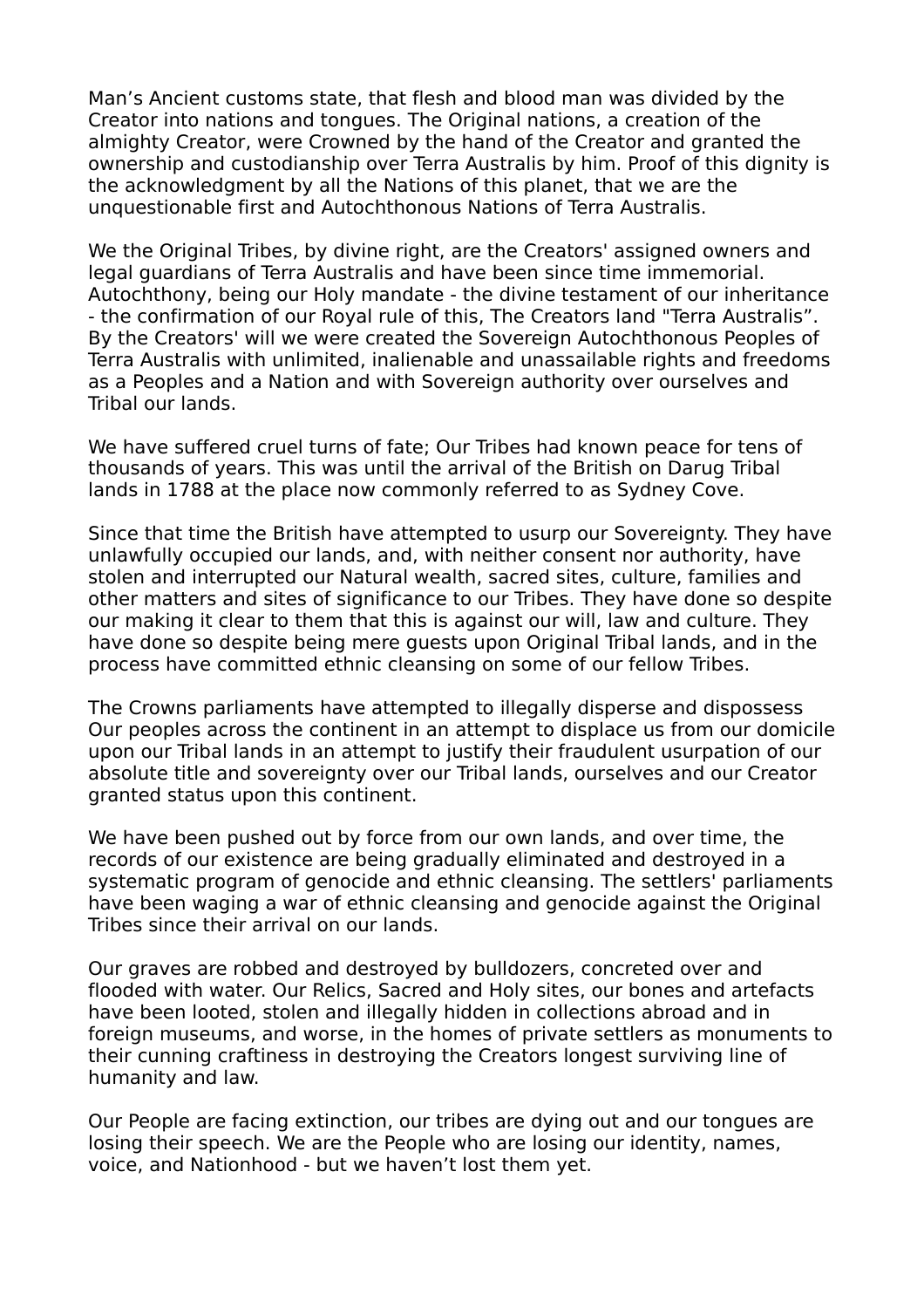In light of this tragedy we have gathered together from around the continent in order to remind and confirm to the international community of Nations and the People of the world in general of our existence, and to demand and claim our Nationhood and sovereignty as an autochthonous Sovereign Peoples seeking peace, reconciliation, treaty, recompense and freedom from the oppression of the Crown and its greedy Corporate war lords.

Our people are incarcerated at horrifyingly disparate rates for either no legitimate reason or for disobeying the statutes of a Crown which has no right to rule over Us as Tribal Sovereigns.

We have taken our future in our hands, placed our feet firm back on the path of self-determination as one Autochthonous Original collective and determined our way forward.

We respectfully demand that the UN, the EU, Russia, the United States of America, The United Kingdom and Australia in particular, and the international community of nations as a whole, to uphold and defend the rights that are entitled to us under not only our law, but also various instruments including but not limited to the UN charter of Human Rights, the Declaration of the Rights of the Indigenous Peoples and all other International laws, covenants, mandates, declarations and treaties in respect of the sovereignty and rights of Indigenous Peoples, nations, and human Rights, including, but not limited to, our right to assert and establish our own Sovereign and independent States, as recognised by the International community, in accord with UN Resolution 2625 (XXV).

#### 00000000000

We, the autochthonous Original Tribes of Terra Australis hereby Declare that;

**Article 1** ... We have the right to the full enjoyment, as a collective or as individuals, of all human rights and fundamental freedoms as recognized in the Charter of the United Nations, the Universal Declaration of Human Rights and international human rights and other law, including our own Tribal laws.

**Article 2** … We are free and equal to all other Peoples and individuals and have the right to be free from any kind of discrimination, in the exercise of our rights, in particular those rights pertaining to our indigenous origin and or identity.

**Articles 3** … We have the right to self-determination. By virtue of this right we freely determine our political status and freely pursue our economic, social, and cultural development.

**Article 4** … We, in exercising our right to self-determination, have the right to autonomy and self-governance in matters relating to our internal and local affairs, as well as ways and means for financing our autonomous functions.

**Article 5** … We have the right to maintain and strengthen our distinct political, legal, economic, social and cultural institutions, while retaining our right to participate fully, if we so choose, in the political, economic, social, and cultural life of the UN member State of AUSTRALIA.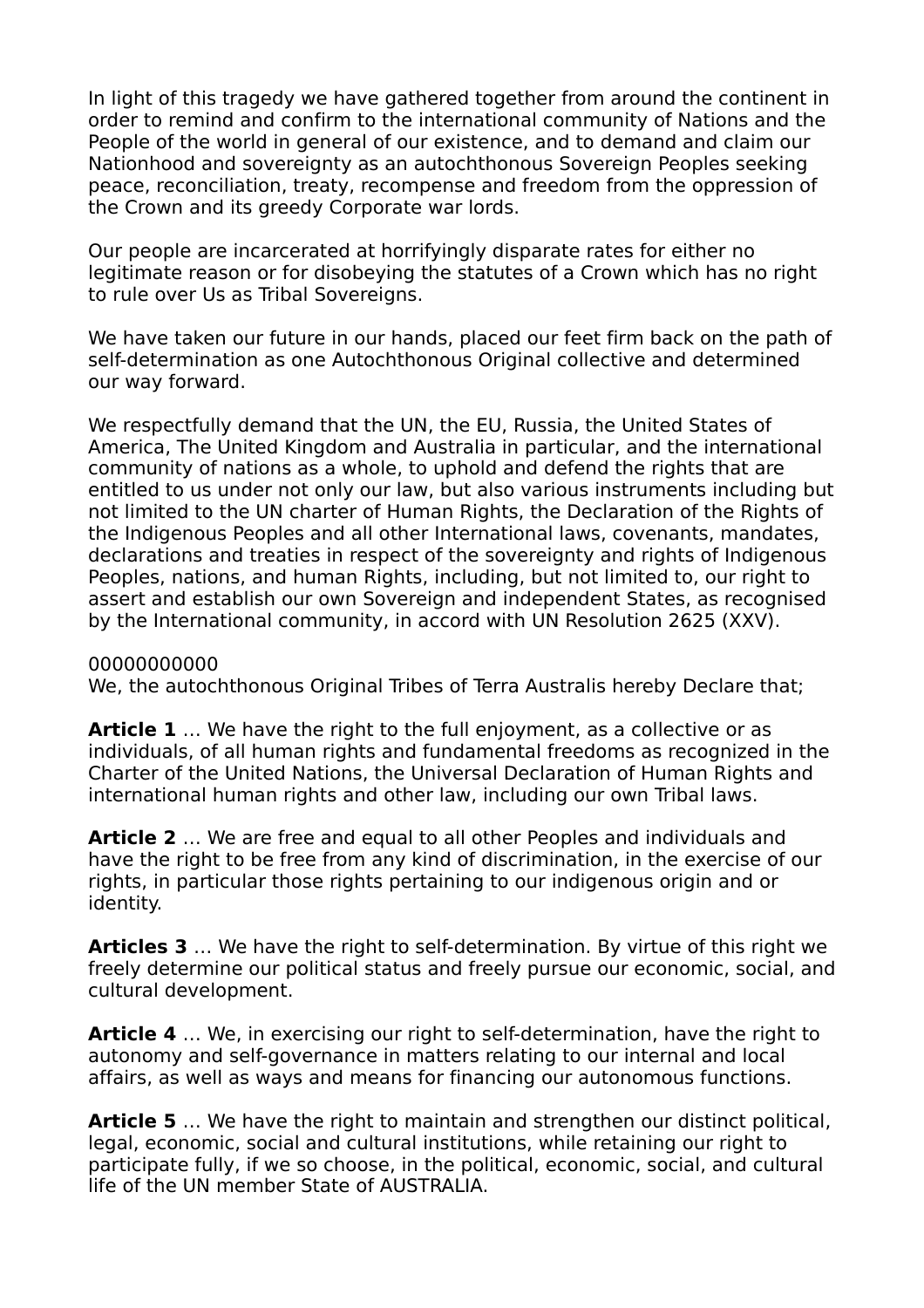**Article 6** … the Original Tribal individuals have the right to a nationality and Nationhood.

### **Article 7** … We,

a) collectively and as individuals have rights to life, physical and mental integrity, liberty and security of our physical body and person and freedom from subjugation by any other political entity without consent.

b) the Original Tribal Peoples have the collective right to live in freedom, peace, and security as distinct Peoples and shall not be subjected to by the State any act of genocide or any other act of violence, including the forced removing of children from our Tribal group to another group.

#### **Article 8** … We,

a) have the right not to be subjected to forced assimilation into any UN member State, nor destruction of our culture.

b) demand that pursuant to the United Nations Declaration on the Rights of Indigenous Peoples that the UN member State of 'Australia' (hereafter the State) shall provide to us effective mechanisms for prevention of, and redress for:

(i) Any action which has or has the aim or effect of depriving us of our integrity and status as distinct Peoples, or of our cultural values or ethnic identities; (i) Any action which has or had the aim or effect of dispossessing us of our lands, territories or resources;

(iii) Any form of forced population transfer which has the aim or effect of violating or undermining any of our rights;

(iv) Any form of forced assimilation or integration;

(v) Any form of propaganda designed to promote or incite racial or ethnic discrimination directed against us.

**Article 9** … We, collectively and as individuals, have the right to belong to an indigenous community, society and or nation, in accordance with the laws and customs of the Indigenous Original People of Terra Australis. No discrimination of any kind may arise from the exercise of such a right.

**Article 10** … We shall not be forcibly removed from our lands or territories. No relocation of Original people shall take place without the free, prior, and informed consent of the autochthonous Original Tribal People of Terra Australis and only after agreement on just and fair compensation and, where possible, with the option of return.

## **Article 11** … We,

1. have the right to practice and revitalize our Tribal law, customs, culture and religion. This includes the right to maintain, protect, and develop the past, present, and future manifestations of our cultures, such as archaeological and historical sites, artefacts, designs, ceremonies, technologies and visual and performing arts and literature.

2. demand that under United Nations Declaration on the Rights of Indigenous Peoples that the State shall provide redress through effective mechanisms, which may include restitution, developed in conjunction with the Original Tribeal Peoples, with respect to our cultural, intellectual, religious, and spiritual property taken without our free, prior, and informed consent, or in violation of our laws, culture, and customs.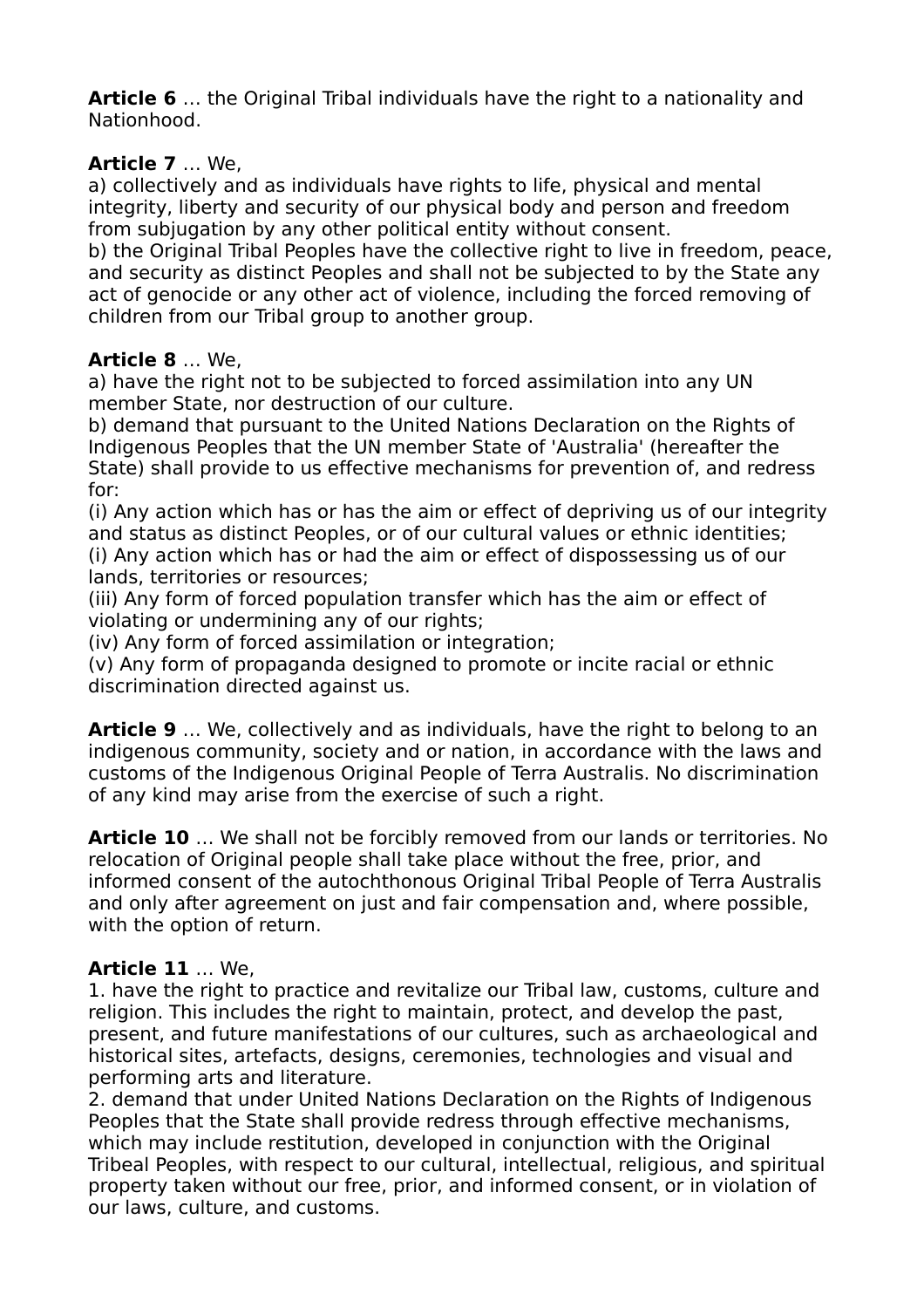## **Article 12** … We,

1. have the right to manifest, practice, develop, and teach our spiritual and religious traditions, customs, laws and ceremonies; the right to maintain, protect, and have access in privacy to our religious and cultural sites; the right to the use and control of our ceremonial objects; and the right to the repatriation of our human remains.

2. We the Indigenous Original Tribal People of Terra Australis demand that pursuant to the United Nations Declaration on the Rights of Indigenous Peoples that the State shall seek and work to enable the access to and repatriation of ceremonial objects and human remains in its possession through fair, transparent, and effective mechanisms developed in conjunction with the Original Tribal Peoples of Terra Australis.

#### **Article 13** … We,

1. have the right to revitalize, use, develop, and transmit to future generations our histories, languages, oral traditions, laws, philosophies, writing systems and literatures, and to designate and retain our own names for communities, places, and people.

2. the Indigenous Original Tribal People of Terra Australis demand that pursuant to the instruments such as but not limited to United Nations Declaration on the Rights of the Indigenous Peoples and UN Resolution 2625 (XXV) that the State shall take effective measures to ensure that this right is protected and also to ensure that the Original Tribal Peoples of Terra Australis can understand and be understood in political, legal, and administrative proceedings, where necessary through the provision of interpretation or by other appropriate means.

#### **Article 14** …. We,

1. have the right to establish and control our educational systems and institutions providing education in our own languages, in a manner appropriate to our cultural methods of teaching and learning.

2. the Indigenous Original Tribal People of Terra Austrlis demand that under United Nations Declaration on the Rights of Indigenous Peoples that the State shall, in conjunction with indigenous Original Peoples, take effective measures, in order for indigenous Original Tribes and individuals, particularly children, including those living outside our communities, to have access, when possible, to an education in our own culture and provided in our own language without interference by the State.

## **Article 15** … We,

1. have the right to the dignity and diversity of our culture, traditions, history, law, and aspirations which shall be appropriately reflected in education and public information.

2. We the Indigenous Original Tribal People of Terra Australis demand that pursuant to United Nations Declaration on the Rights of Indigenous Peoples and other instruments, that the State shall take effective measures, in consultation and cooperation with the Original Tribal Peoples, to combat prejudice and eliminate discrimination and to promote tolerance, understanding, and good relations among the Original Tribal Peoples and all other segments of both Tribal and the Crowns' societies.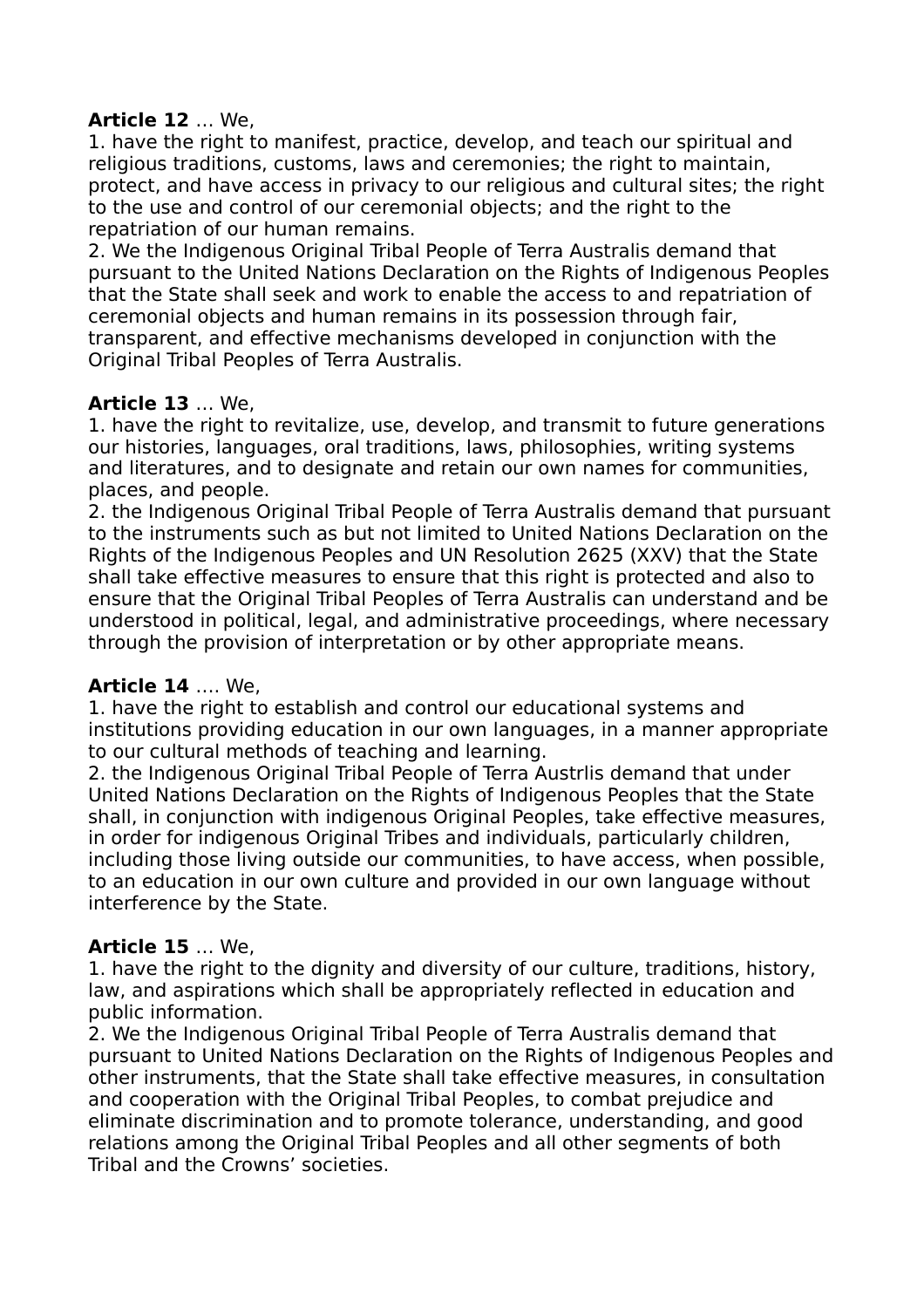#### **Article 16** … We,

1. have the right to establish our own media in our own languages and to have access to all forms of non-indigenous media without discrimination. 2. demand that pursuant to the United Nations Declaration on the Rights of Indigenous Peoples, UN Resolution 2625 (XXV) and other applicable instruments that the State shall take effective measures to ensure that Stateowned media duly reflect Original Tribal cultural diversity. That the State, without prejudice to ensuring full freedom of expression, should encourage privately owned media to adequately reflect our Original tribal cultural diversity.

# **Article 17** …We,

1. collectively, and as individuals, have the right to enjoy fully all rights established under applicable labour law.

2. demand that, pursuant to the United Nations Declaration on the Rights of Indigenous Peoplesnd other appropriate instruments, the State shall, in consultation and cooperation with the Original Tribal Peoples and our stated representatives, take specific measures to protect our Original Tribal children from economic exploitation and from performing any work that is likely to be hazardous or to interfere with the child's education, or to be harmful to the child's health or physical, mental, spiritual, moral, or social development, taking into account our special vulnerability and the importance of education for our empowerment.

3. We, the Indigenous Original Tribal People of Terra Australis, collectively and as individuals, have the right not to be subjected to any discriminatory conditions of labour and, inter alia, employment or salary.

**Article 18** … demand that pursuant to the United Nations Declaration on the Rights of Indigenous Peoples, UN Resolution 2625 (XXV) and other appropriate instruments, have the right to participate in decision-making in matters which would affect our rights, through representatives chosen by ourselves and not by the State in accordance with our own Tribal laws and procedures, as well as to maintain and develop our own Original Tribal decision-making institutions, including but not limited to our Tribal Elders Councils.

**Article 19** … demand that pursuant to but not limited to instruments such as UN Resolution 2625 (xxv) and the United Nations Declaration on the Rights of Indigenous Peoples that the State shall consult and cooperate in good faith with the Original Tribal People through our own representative institutions in order to obtain our free, prior and informed consent before adopting and implementing legislative or administrative measures that may or are intended to affect us.

## **Article 20** … We,

1. have the right to maintain and develop our political, economic, and social systems and institutions, to be secure in the enjoyment of our own means of subsistence and development, and to engage freely in all our Tribal and other economic activities.

2. the Original Tribal People which have been deprived of their means of subsistence and developments are entitled to just and fair redress.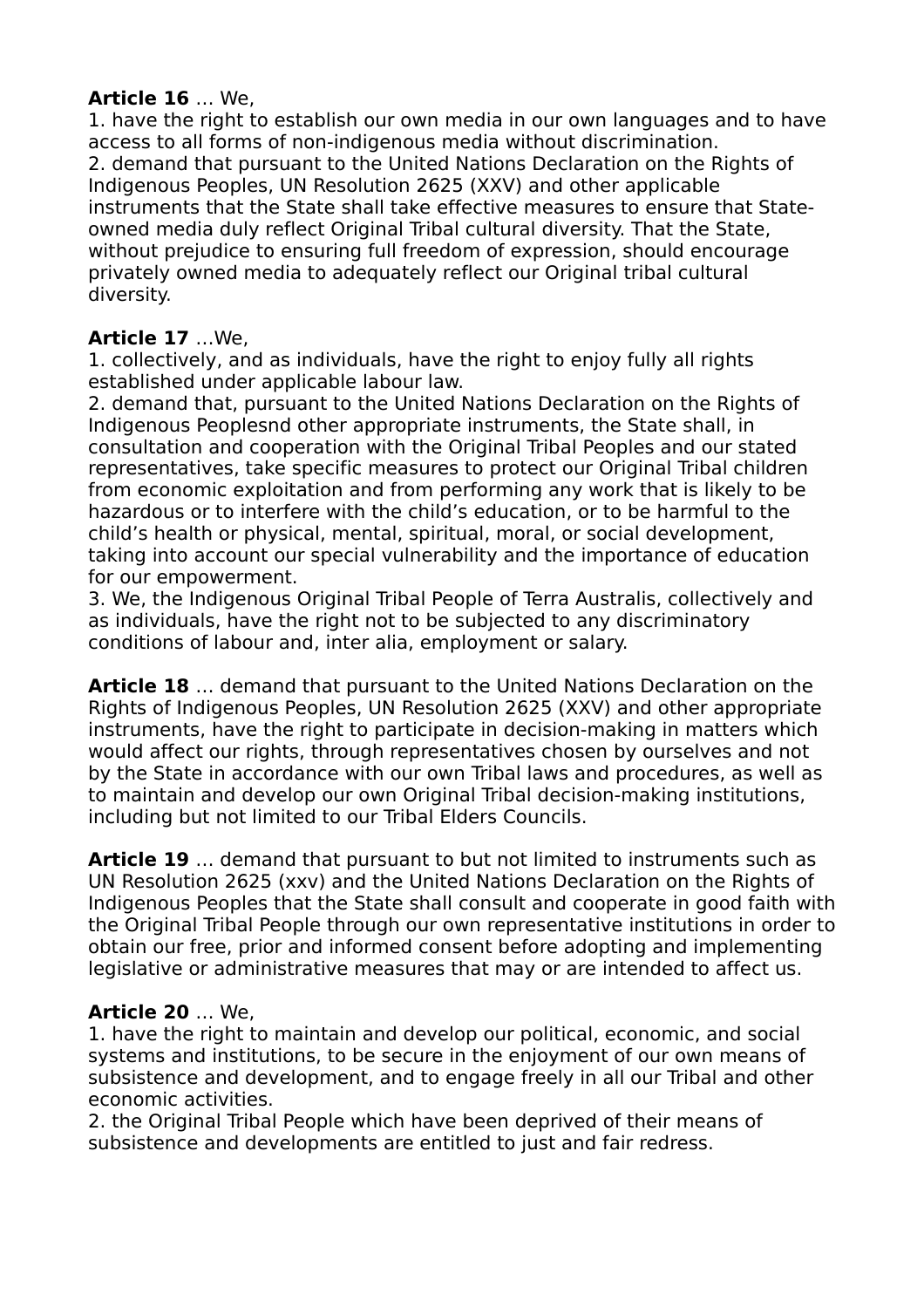### **Article 21** … We,

1. have the right, without discrimination, to the improvement of our economic and social conditions, including, inter alia, in the areas of education, employment, vocational training and retraining, housing, sanitation, health and social security.

2. demand that pursuant to the United Nations Declaration on the Rights of Indigenous Peoples, UN Resolution 2625 (XV) and other applicable instruments, that the State shall take effective measures and, where appropriate, special measures to ensure beginning and or continuing improvement of our economic and social conditions including a removal of interferences to such improvements

3. Particular attention shall be paid to the rights and special needs of Original Tribal elders, women, youth, children and persons with disabilities.

## **Article 22** …

1. Particular attention shall be paid to the rights and special needs of Original Tribal elders, women, youth, children and persons with disabilities in the implementation of this Declaration.

2. We demand that pursuant to the United Nations Declaration on the Rights of Indigenous Peoples that the State shall take measures, in conjunction with the Original Tribal Peoples, to ensure that Original Tribal men, women and children enjoy the full protection and guarantees against all forms of violence and discrimination.

**Articles 23** … Original Tribal People have the right to determine and develop priorities and strategies for exercising our right to development. In particular, Original Tribal Peoples have the right to be actively involved in developing and determining health, housing, and other economic and social programs affecting them and, as far as possible, to administer such programs through our own institutions.

## **Article 24** …

1. have the right to our traditional and customary medicines and to maintain our health practices, including the conservation of our vital medicinal plants, animals, and minerals. We, the Original Tribal Peoples of Terra Australis also have the right to access, without any discrimination, to all social and health services.

2. have an equal right to the enjoyment of the highest attainable standard of physical and mental health. We the Original Tribal Peoples of Terra Australis demand that pursuant to the United Nations Declaration on the Rights of Indigenous Peoples and other applicable instruments that the State shall take the necessary steps with a view to achieving progressively the full realization of this right.

**Article 25** … have the right to maintain and strengthen our distinctive spiritual relationship with our lands, territories, waters and coastal seas and other resources and to uphold our responsibilities to future generations in this regard, despite the nature of the occupation of those lands.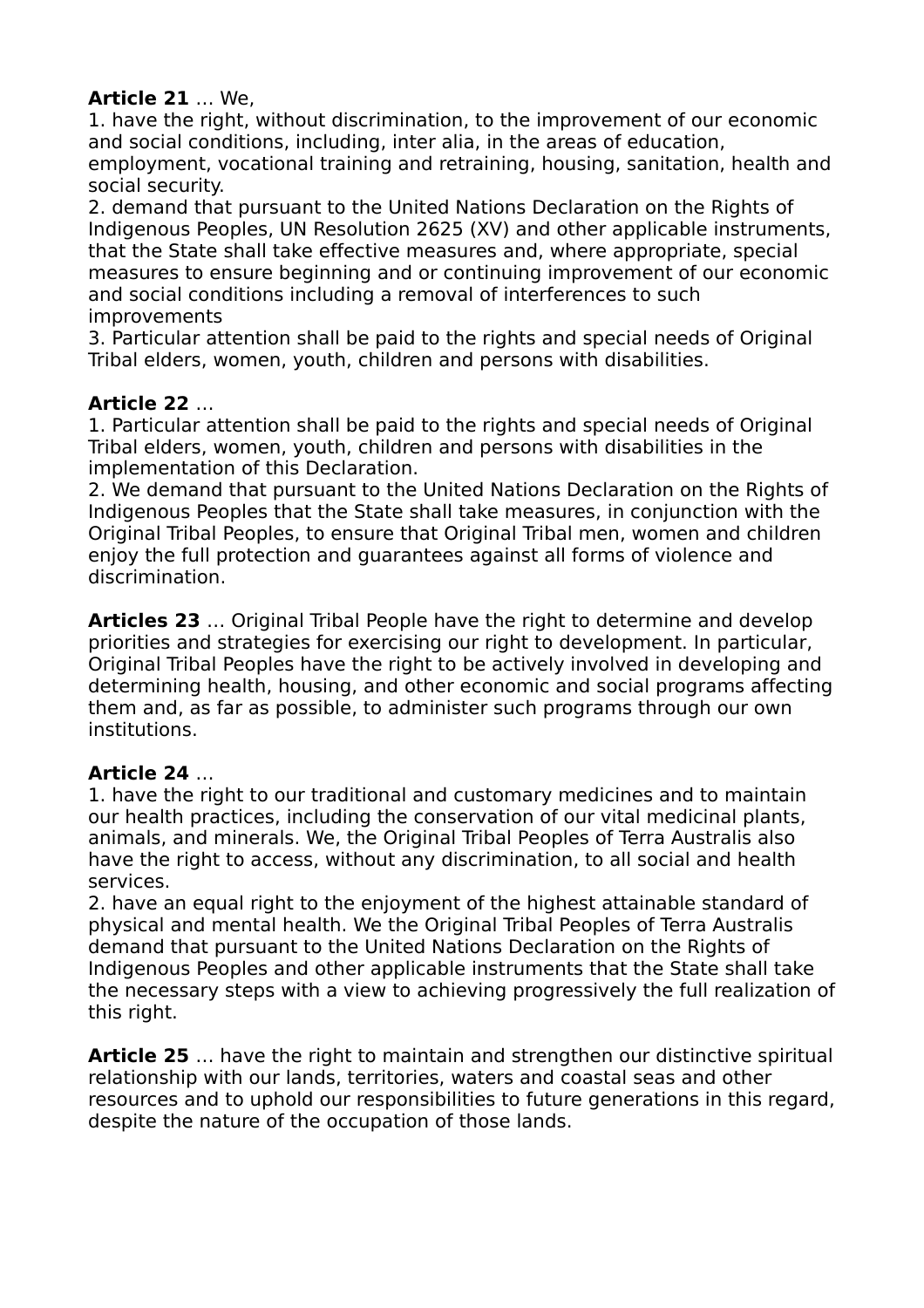# **Article 26** …

1. have the right to the lands, territories, and resources which we have owned, occupied or otherwise used or acquired over the millennia.

2. We the Original Tribal People of Terra Australis have the right to own, use, develop, and control the lands, territories and resources that we possess by reason of our absolute Tribal ownership or other occupation or use, as well as those which we have otherwise acquired, including a right to divest those lands to the current occupiers.

3. We the Original Tribal People of Terra Australis demand that pursuant to the United Nations Declaration on the Rights of Indigenous Peoples and other applicable instruments that the State shall give legal recognition and protection to these lands, territories and resources. Such recognition shall be conducted with due respect to the customs, laws, traditions and land tenure systems of the indigenous Original Tribal People.

# **Article 27** …

1. have the right to redress, by means that can include restitution or, when this is not possible, just, fair, and equitable compensation, for the lands, territories and resources which we own pursuant to our Tribal law or otherwise occupied or used, and which have been confiscated or otherwise occupied or stolen, taken, used or damaged without our free, prior, and informed consent. 2. Unless otherwise freely agreed upon by the Original Tribal People of Terra Australis, compensation shall take the form of lands, territories, and resources equal in quality, size, and legal status or of monetary compensation or other appropriate redress acceptable to the Original Tribes people.

# **Article 28** …

1. the Original Tribal Peoples have the right to the conservation and protection of the environment and the productive capacity of our lands or territories and resources. We the Original Tribal Peoples of Terra Australis demand that pursuant to the United Nations Declaration on the Rights of Indigenous Peoples and other applicable instruments that the State shall establish and implement assistance programs for the Original Tribal Peoples for such conservation and protection, without discrimination.

2. demand that pursuant to the United Nations Declaration on the Rights of Indigenous Peoples that the State shall take effective measures to ensure that no storage or disposal of hazardous materials shall take place in or on the lands or territories of Original Tribal People without our free, prior, and informed consent.

3. demand that pursuant to the United Nations Declaration on the Rights of Indigenous Peoples and other applicable instruments that the State shall also take effective measures to ensure, as needed, that programs for monitoring, maintaining, and restoring the health of the Original Tribal People, as developed and implemented by the Peoples affected by such materials, are duly implemented.

## **Article 29** …

1. Military activities shall not take place in the lands or territories of Original Tribal Peoples, unless justified by a relevant public interest and freely agreed with or requested by the Original Tribal Peoples concerned, but subject to appropriate payments for such use.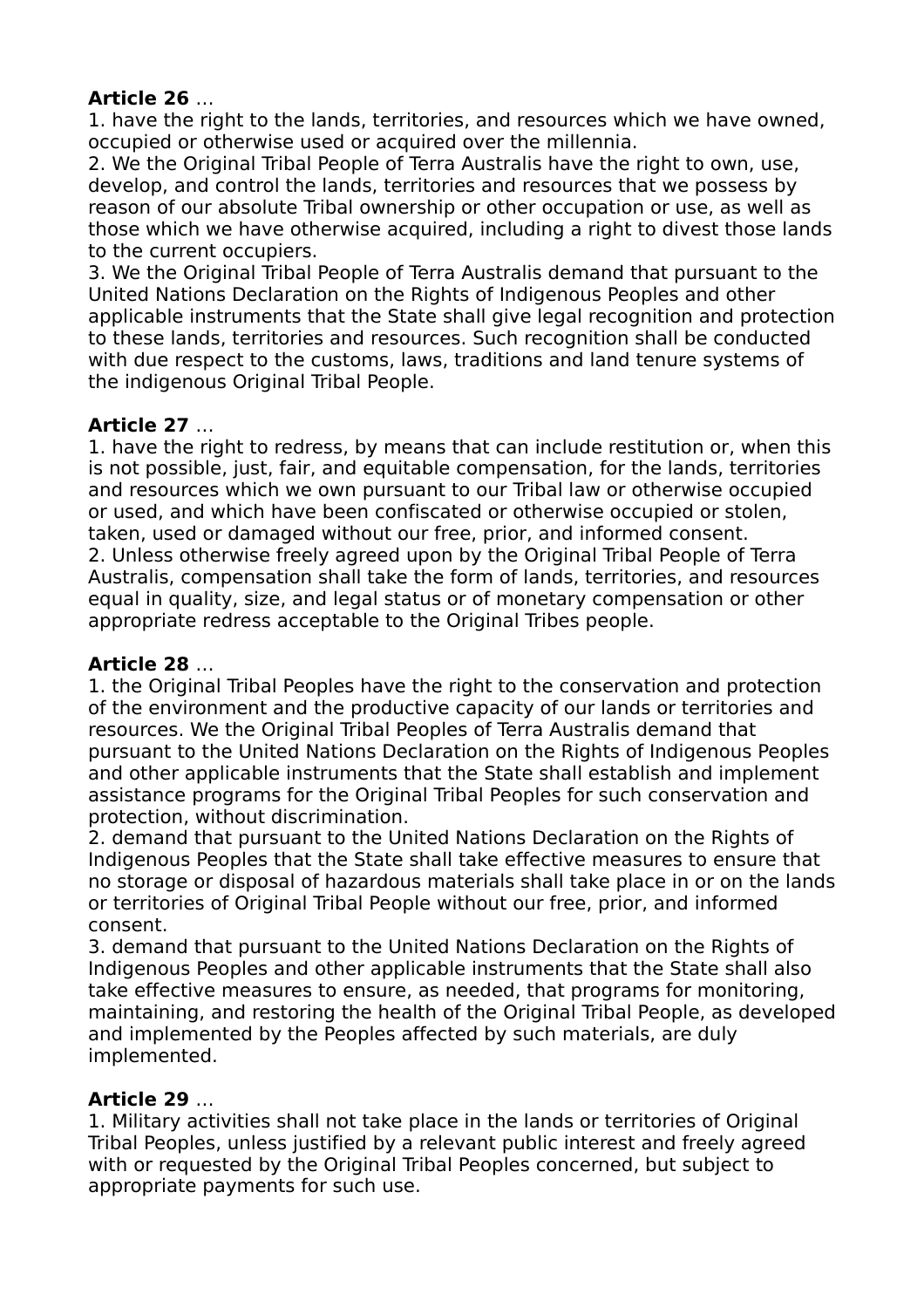2. demand that pursuant to the United Nations Declaration on the Rights of Indigenous Peoples that the State shall undertake effective consultations with the indigenous Original Tribal People, through appropriate procedures and in particular through our representative institutions, prior to using our lands or territories for military activities.

# **Article 30** …

1. have the right to maintain, control, protect, and develop our laws, cultural heritage, tribal knowledge and tribal cultural expressions, as well as the manifestations of our sciences, technologies, and cultures, including human and genetic resources, seeds, medicines, knowledge of the properties of fauna and flora, oral traditions, literatures, designs, sports and traditional games and visual and performing arts. We also have the right to maintain, control, protect and develop our intellectual property over such cultural heritage, Tribal knowledge, and cultural expressions.

2. In conjunction with Original Tribal Peoples, the State shall take effective measures to recognize and protect the exercise of these rights.

## **Articles 31** …

1 We, the Original Tribal Peoples of Terra Australis have the right to determine and develop priorities and strategies for the development or use of our lands or territories and other resources.

2. demand that pursuant to the United Nations Declaration on the Rights of Indigenous Peoples that the State shall consult and cooperate in good faith with the Original Tribal Peoples through our own representative institutions in order to obtain our free and informed consent prior to the approval of any project affecting our lands or territories and other resources, particularly in connection with the development, utilization, or exploitation of mineral, water, gas and or other resources.

3. demand that pursuant to the United Nations Declaration on the Rights of Indigenous Peoples that the State shall provide effective mechanisms for just and fair redress for any such activities, and appropriate measures shall be taken to mitigate adverse environmental, economic, social, cultural, or spiritual impact.

## **Article 32** …

1. have the right to determine our own identity or membership in the State in accordance with our laws, customs and traditions. This does not impair the right of Original Tribal individuals to obtain citizenship of the State in which we live, however, such citizenship shall not limit or restrict such peoples' right to their Tribal status.

2. We the Original Tribal Peoples of Terra Australis have the right to determine the structures and to select the membership of our institutions, both representative and non-representative, in accordance with our own procedures and laws.

**Articles 33** … have the right to promote, develop and maintain our institutional structures and our distinctive laws, customs, spirituality, traditions, procedures, practices and, in the cases where they exist, juridical systems or customs, in accordance with international human rights standards.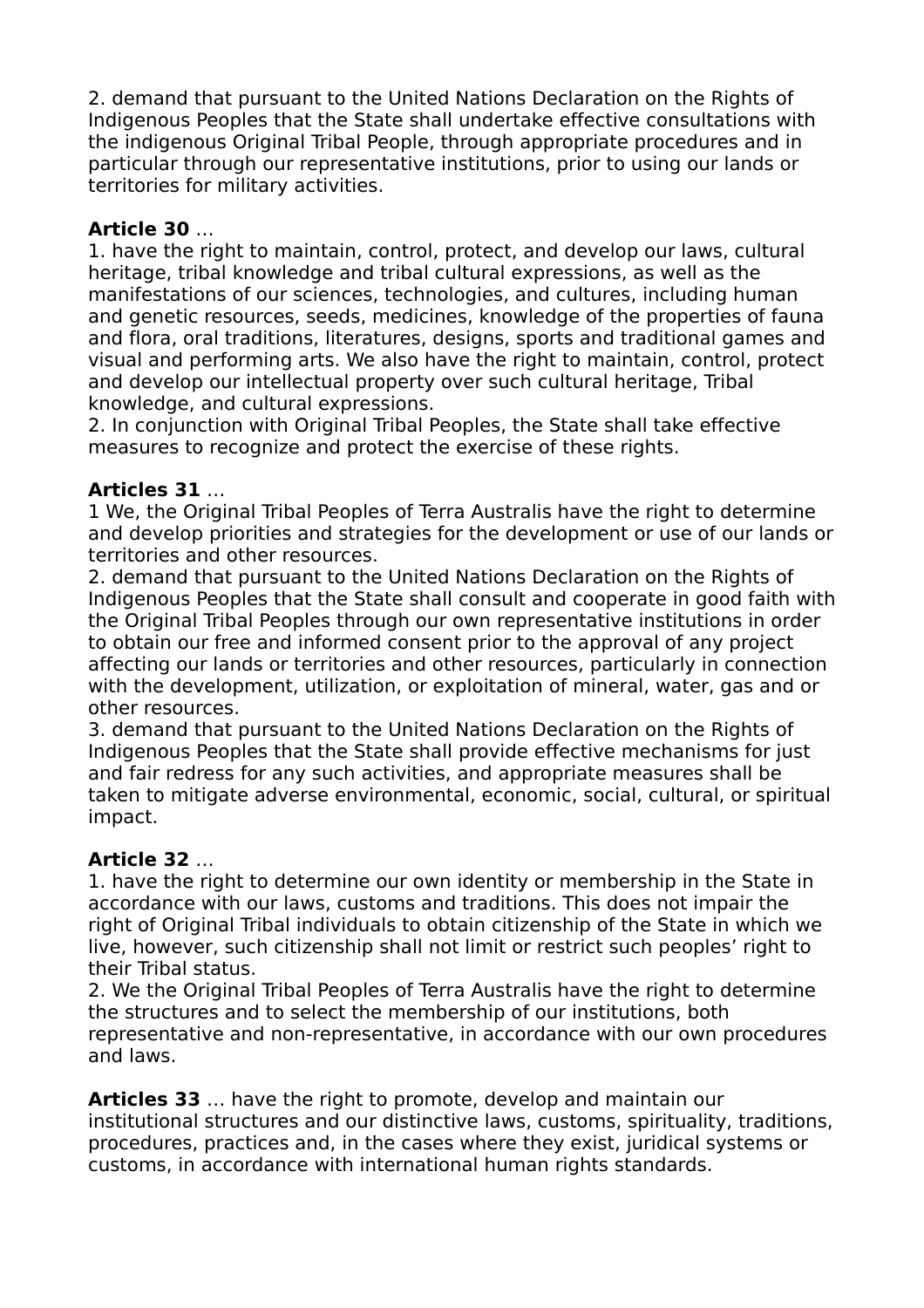**Article 34** … have the right to determine the responsibilities of individuals to our communities.

### **Article 35** …

1. We have and maintain the right to maintain and develop contacts, relations, and cooperation, including activities for spiritual, cultural, political, economic and social purposes, with our own members as well as other Peoples across borders.

2. demand that pursuant to the United Nations Declaration on the Rights of Indigenous Peoples that the State, in consultation and cooperation with Original Tribal Peoples, shall take effective measures to facilitate the exercise and ensure the implementation of this right.

#### **Article 36** …

1. have the right to the recognition, observance and enforcement of treaties, agreements, and other constructive arrangements concluded with the State or our successors when and if such agreement have been entered into in full and fair circumstances, and to have the State Honour and respect such treaties, agreements, and other constructive arrangements.

2. Nothing in this Declaration may be interpreted as diminishing or eliminating the rights of the Original Tribal Peoples contained in treaties, agreements and other constructive arrangements.

**Article 37** … demand that pursuant to the United Nations Declaration on the Rights of Indigenous Peoples that the State, in consultation and cooperation with indigenous Peoples, shall take the appropriate measures, including legislative measures, to achieve the ends of this Declaration.

**Articles 38** … have the right to have access to financial and technical assistance from the State and through international cooperation, for the enjoyment of the rights contained in this Declaration.

**Article 39** … have the right to access to and prompt decision through just and fair procedures for the resolution of conflicts and disputes with the State or other parties, as well as to effective remedies for all infringements of our individual and collective rights and laws. Such a decision shall give due consideration to the customs, traditions, rules, laws, and legal systems of the Original Tribal Peoples and international human rights.

**Article 40** … acknowledge and thank with great humbleness the organs and specialized agencies of the United Nations system and other intergovernmental organizations that they shall contribute to the full realization of the provisions of this Declaration through the mobilization, inter alia, of financial cooperation and technical assistance. Ways and means of ensuring the effective participation of the Tribal Peoples, including the Original Tribal peoples of Terra Australis, on issues affecting, them shall be established.

**Article 41** … acknowledge respectfully that The United Nations, its bodies, including the Permanent Forum on Indigenous Issues, and specialized agencies, including at the country level, and the State shall promote respect for and full application of the provisions of this Declaration and follow up the effectiveness of this Declaration.